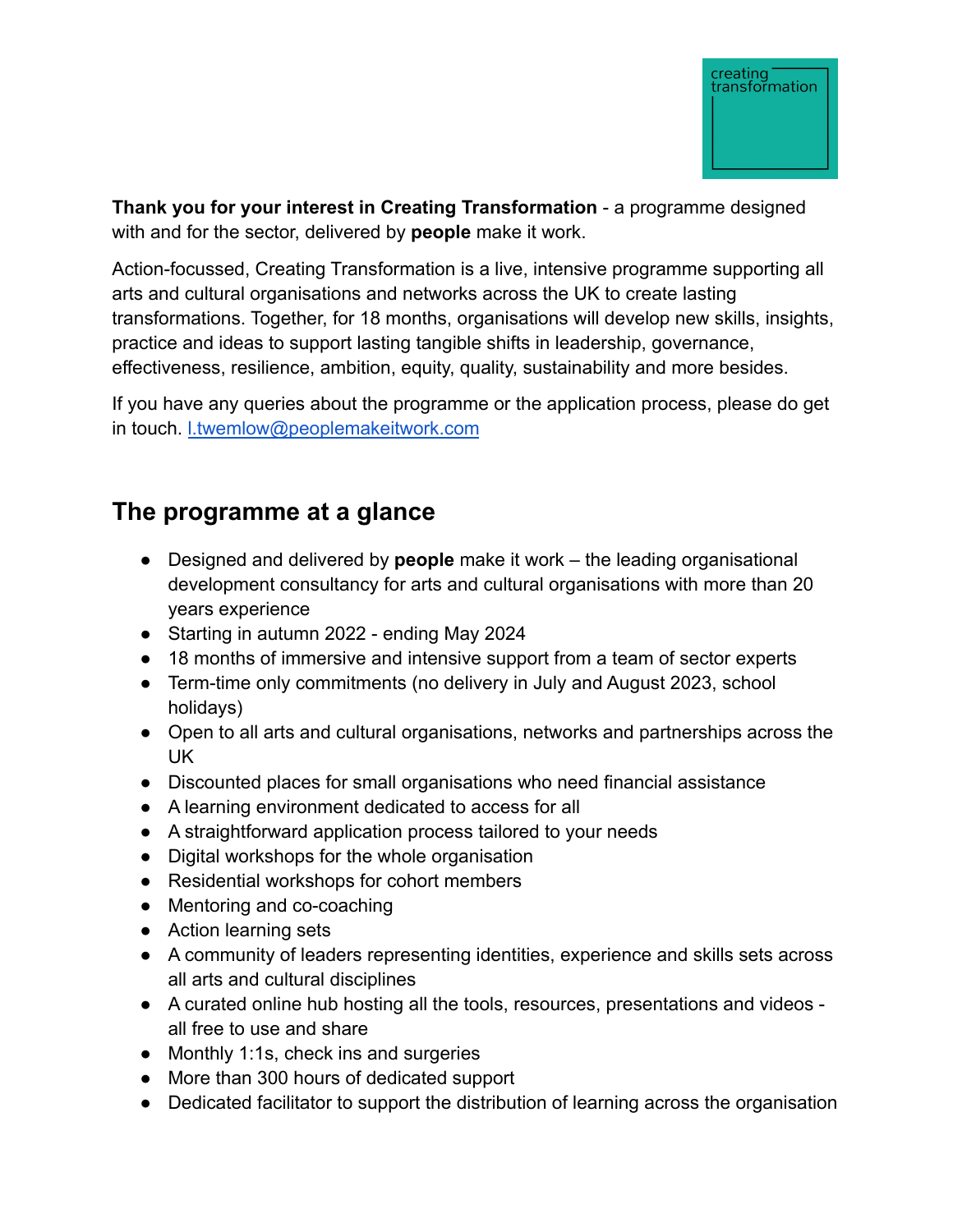# Who is **Creating Transformation** for?

- All arts, cultural and heritage organisations, networks or partnerships across the UK. We welcome applications from organisations of different scale, artform and location. Having a diverse cohort is essential to the programme's value and we therefore encourage applications from organisations whose work, people and practice amplifies under-represented voices in the cultural sector.
- Organisations who are changing their practice to become more inclusive, resilient and equitable
- Organisations who have a vision for the future and want support to realise their intentions
- Organisations who need to change to reach more audiences, generate more income, strengthen their impact, become essential to their communities
- Organisations who want to lead a particular change with ease, momentum and flow
- Organisations who want to see a real shift in the cultural sector, and want to support, advocate and lead a culturally democratic sector
- Senior Leadership Teams that are stuck or blocked in the status quo and need tools, resources, support and coaching to reshape and refocus their organisation.

# **What do we need to bring to the programme?**

**Two people** - we strongly recommend that each organisation nominates at least two people to engage fully in the programme. This is to strengthen the learning in your organisation and provide resilience. A diverse cohort is essential to the programme. We strongly encourage you to think about the right people for the programme. People who have the time, energy, commitment, lived experiences and crucially are supported and empowered within the organisation to lead the transformation. It could be a member of your Board, a freelance artist that you want to sponsor to lead the programme, emerging leaders in your organisations, a representative from a partner / network organisation, a member of your Senior Management Team.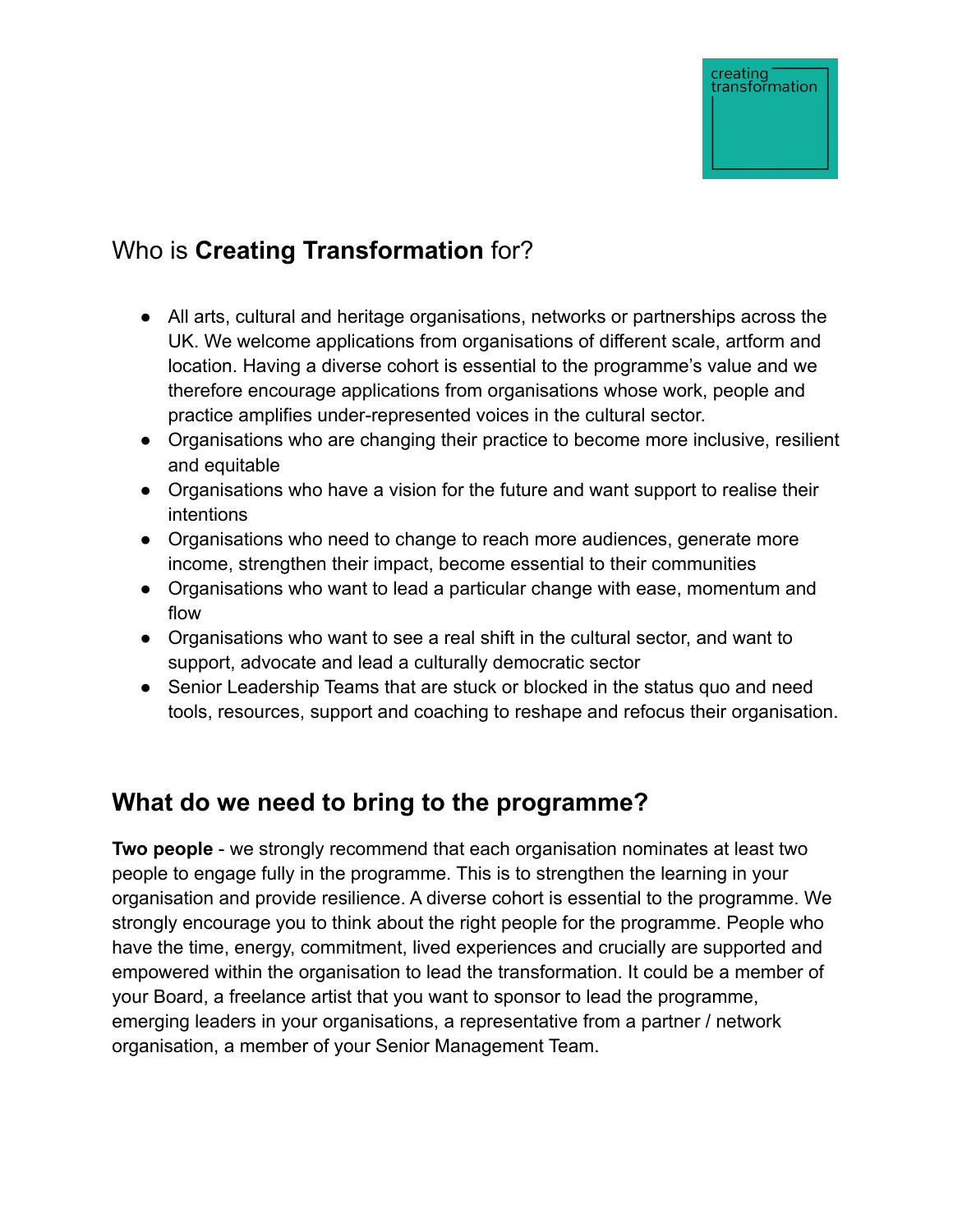

**Time** - we are all busy, but leading your organisation effectively through changed times will take time and it makes sense to use your time wisely and productively with peers, experts and support to keep you on track, energised and focussed.

**Energy and commitment** - this is a peer programme. There is incredible value in learning with and from leaders from a range of organisations that represent different perspectives, art forms, scale and purpose.

**Infrastructure** - this is a programme for the whole organisation or network. EVERYONE can attend the digital workshops but we do ask you to nominate two dedicated participants who will attend all of the residential workshops, surgeries, action learning sets. Their role is critical and with our support and your infrastructure they will be responsible for sharing and embedding the wider learning for the benefit of the whole organisation through communication, briefings, presentations, 1:1s etc.

**Financial investment** - we'd love to offer the programme for free! We can't - but by creating a programme of scale, with upto 60 participants, we can offer incredible value to everyone whilst still providing bespoke and individual support. We've also worked hard to ensure we can offer a limited amount of discounted places to organisations in need of financial support.

The programme is £5,000 + VAT per person for 18 months (invoiced in 4 instalments) Smaller organisations can apply for a discount of up to 50%. These places are limited. Organisations wanting more than 2 people on the programme can also apply for a discounted third place.

To highlight the value, the programme fees represent

- A saving of 75% compared to other leadership / change programmes
- Dedicated support for your cohort members at less than £20 per hour!
- Access to a free online learning hub where we will share tools, resources, videos, case studies and presentations all free for your organisation to use.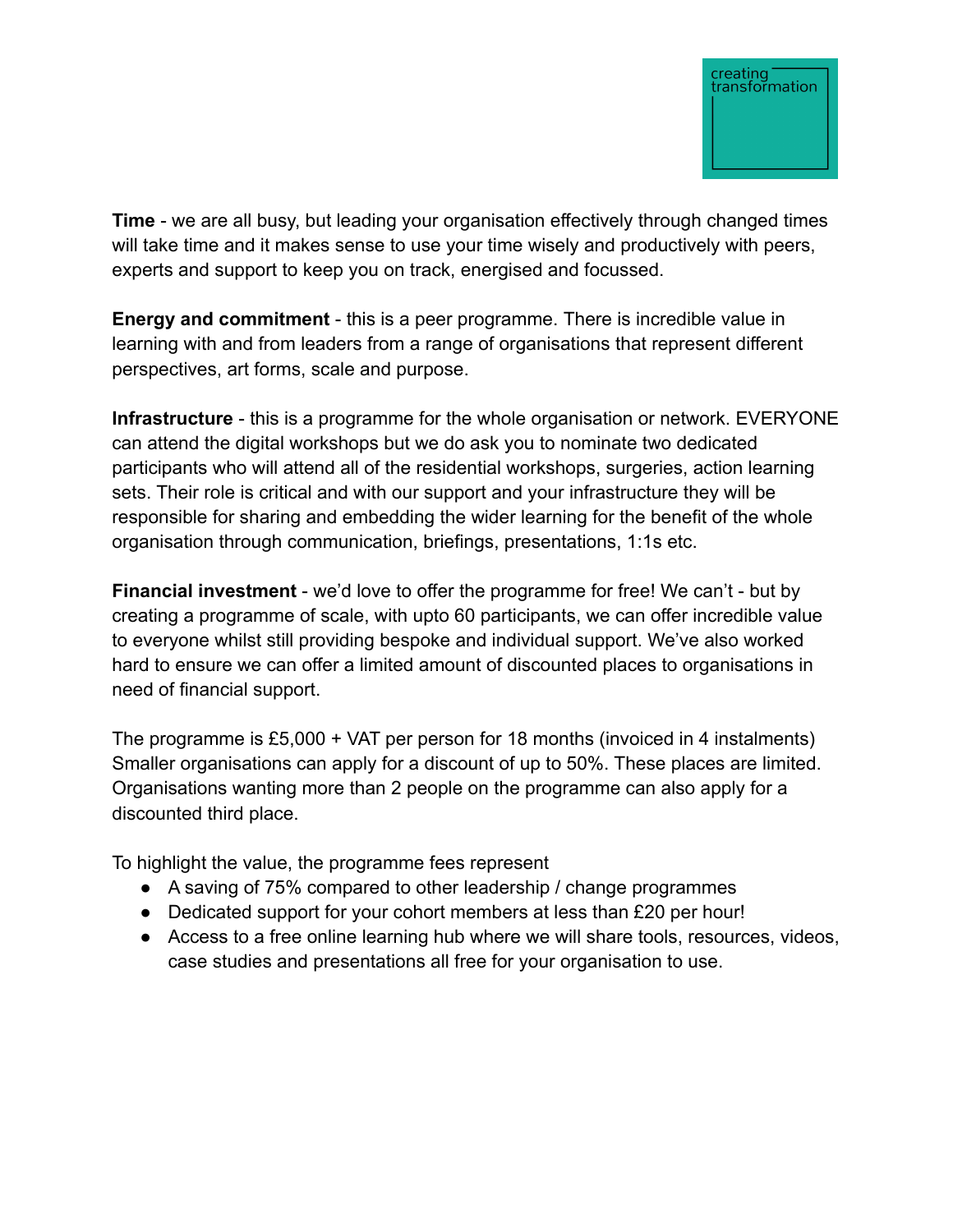

# **About us**

Creating Transformation is designed and delivered by **people** [make it work](http://www.peoplemakeitwork.com/), an organisation with more than 20 years of experience in supporting arts and cultural organisations. We are dedicated to delivering exceptional quality through our fantastic team of people who make it work. We do that with extraordinary organisations who create outstanding creative work that shapes our society and the way we all see the world…that's why we focus on the Cultural Sector.

We work with a range of organisations from across the UK. You can see the range of organisations we have worked with [here](https://www.peoplemakeitwork.com/our-clients/) but that's just the tip of the iceberg. Last year alone we worked with and supported more than 300 arts and cultural organisations and we're delighted that 90% of our clients are from direct referrals and word of mouth. You can find testimonials on our website [here](https://www.peoplemakeitwork.com/our-impact/).

As an organisation we're committed to extraordinary results, unstoppable momentum, rigour, humanity, warmth, diversity and equity. You can find all of our values and the expertise we bring [here.](https://www.peoplemakeitwork.com/about-us/)

In this new programme we've embedded all our learning from previous programmes that we have led, designed or contributed to ([Culture](http://www.culturereset.org/) Reset, [Change Creation,](https://www.changecreation.org/) [Freelance Futures](https://www.freelancefutures.org/), Cultural Educational Partnerships programme, Weston Jerwood Creative Bursaries, Green Light).

# **TImescales and locations**

Creating Transformation is an 18-month programme scheduled to start in September 2022, and until May 2024. (A total of 20 months but with no planned activity for July / August 2023 to avoid school holidays).

# **Key dates:**

Information Sessions - Find out more about the programme before you apply. Come along to any of these information sessions. Book via [eventbrite.](https://www.eventbrite.com/cc/creating-transformation-577219?utm-campaign=social&utm-content=creatorshare&utm-medium=discovery&utm-term=odclsxcollection&utm-source=cp&aff=escb) All information sessions will be captioned and with a BSL interpreter.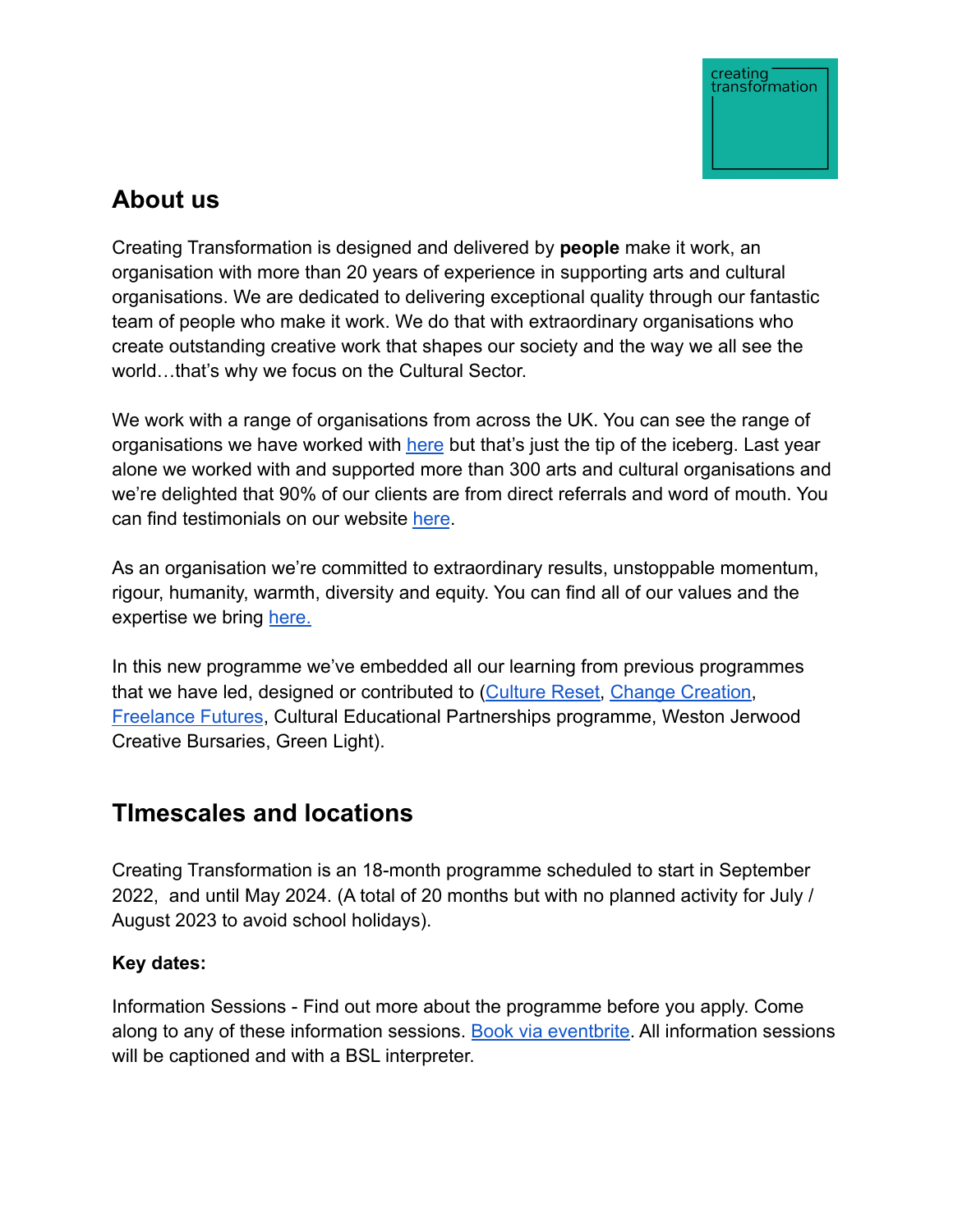| <b>Book your place online</b>                                               | 20th July, 2 - 3pm<br>1st August, 2 - 3pm<br>9th August, 2 - 3pm |
|-----------------------------------------------------------------------------|------------------------------------------------------------------|
| <b>Application Deadline</b>                                                 | 22nd August                                                      |
| Creating Transformation Induction and Welcome<br>Online                     | 26th September, 2 - 4pm                                          |
| Sub-cohort Induction and Welcome<br>Online                                  | 3rd October, 3 - 5pm                                             |
| Core Workshop 1 - Residential<br>(for all cohort members - travel required) | 15th - 16th November                                             |
| Core Workshop 2 - Residential<br>(for all cohort members - travel required) | 15th - 16th March, 2023                                          |
| Core Workshop 3 - Residential<br>(for all cohort members - travel required) | 19th - 20th Sept, 2023                                           |
| Core Workshop 4 - Residential<br>(for all cohort members - travel required) | 24th - 25th Jan, 2024                                            |

## **Venue/Locations**

Residential workshops will be hosted in locations across the UK. Cohort members are responsible for transport and accommodation arrangements for residential workshops.

We like to host our workshops in the homes of our cohort. If you can offer suitable, accessible spaces (with easy public transport links) to host a workshop we can agree a discount..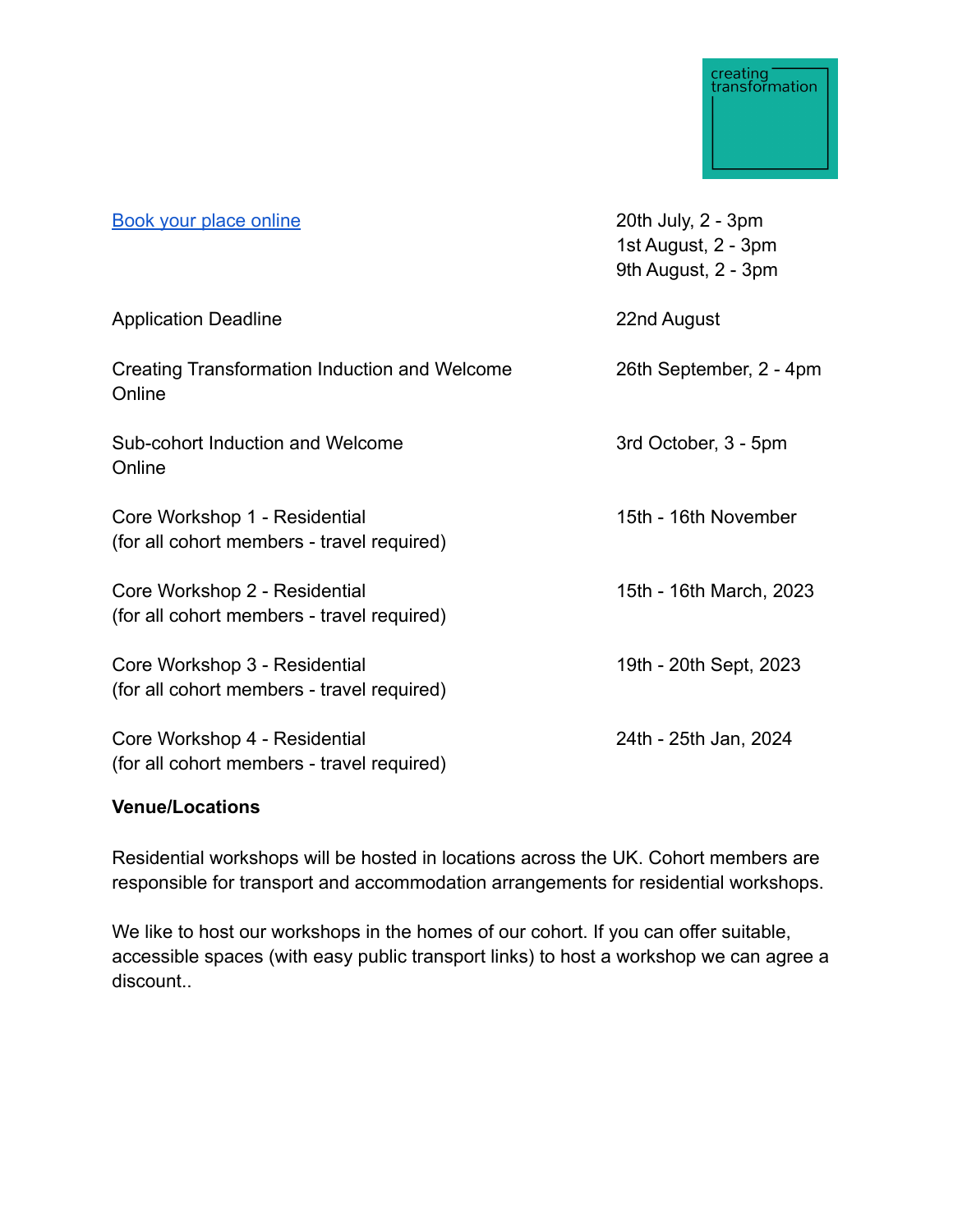# **How to apply**

There is a short, simple application form asking for the name of your organisation, the names / roles of two people who will lead the learning, sharing and participation in your organisation. The application form simply asks you to describe the transformation you are seeking and is purely for us to ensure that the programme will meet your needs.

The application is available as a form, or the questions can be answered by submitting video or voice recordings.

We are committed to access for everyone, so if you need anything to enable you to submit an application, [please do get in touch.](mailto: l.twemlow@peoplemakeitwork.com)

Submit a written application - [download the form](https://www.peoplemakeitwork.com/wp-content/uploads/2022/06/Creating-Transformation-Written-Application-Form.docx)

Submit a video / voice application - [download the](https://www.peoplemakeitwork.com/wp-content/uploads/2022/06/Creating-Transformation-Video-_-Voice-Application-Details.docx) guidelines

The application **deadline is 22nd August.**

Please send your final application to **Ltwemlow@peoplemakeitwork.com**. We will acknowledge your application within 3 working days. If you do not receive confirmation from us, please do come back and check. We don't want to lose anyone's applications due to spam filters or digital gremlins.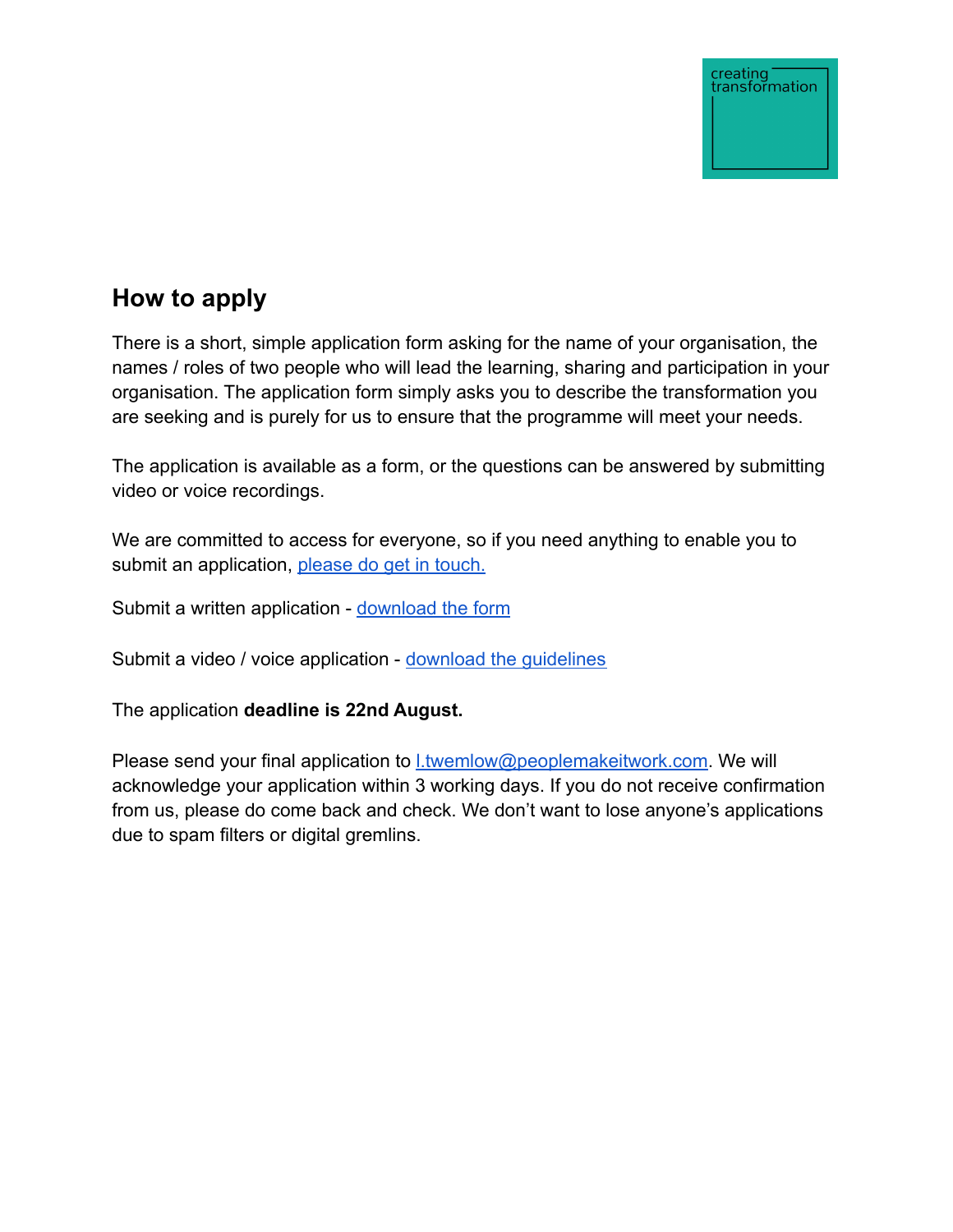# **Frequently Asked Questions**

## **What are the programme fees?**

The programme is £5,000 + VAT per person.

We have discounted places for smaller organisations in need of financial assistance, offering up to 50% discount.

We can offer discounts to people who want more than 2 people on the programme.

We can offer discounts if you are able to supply a suitable venue for one of our residential workshops.

## **When does the programme start?**

We'll start with an online induction and welcome to orientate you to the programme on 26th September.

# **What time do I need to commit to the programme?**

Creating transformative change doesn't happen by itself. It requires time, energy and momentum.

We strongly recommend that all cohort members attend:

- All Core Workshops (8 full days with travel)
- All Intensive Workshops (12 full days online)
- Monthly check-ins for the duration of the programme (2 hours per month)
- Action Learning Sets (2 hours per month)
- Additional surgeries and 1:1s when needed (monthly)

In addition you will need to share the learning back in your organisation through briefings, meetings, communication etc.

In total we recommend dedicating a minimum of 300 hours to the programme. This sounds a lot right? However it's important to remember the programme will deliver your transformation. It's a live, action-focussed programme. It's not 300 hours of sitting back, listening, learning and personal development (although we know this happens as a result of the programme) but it is 300 hours of wisely invested time to create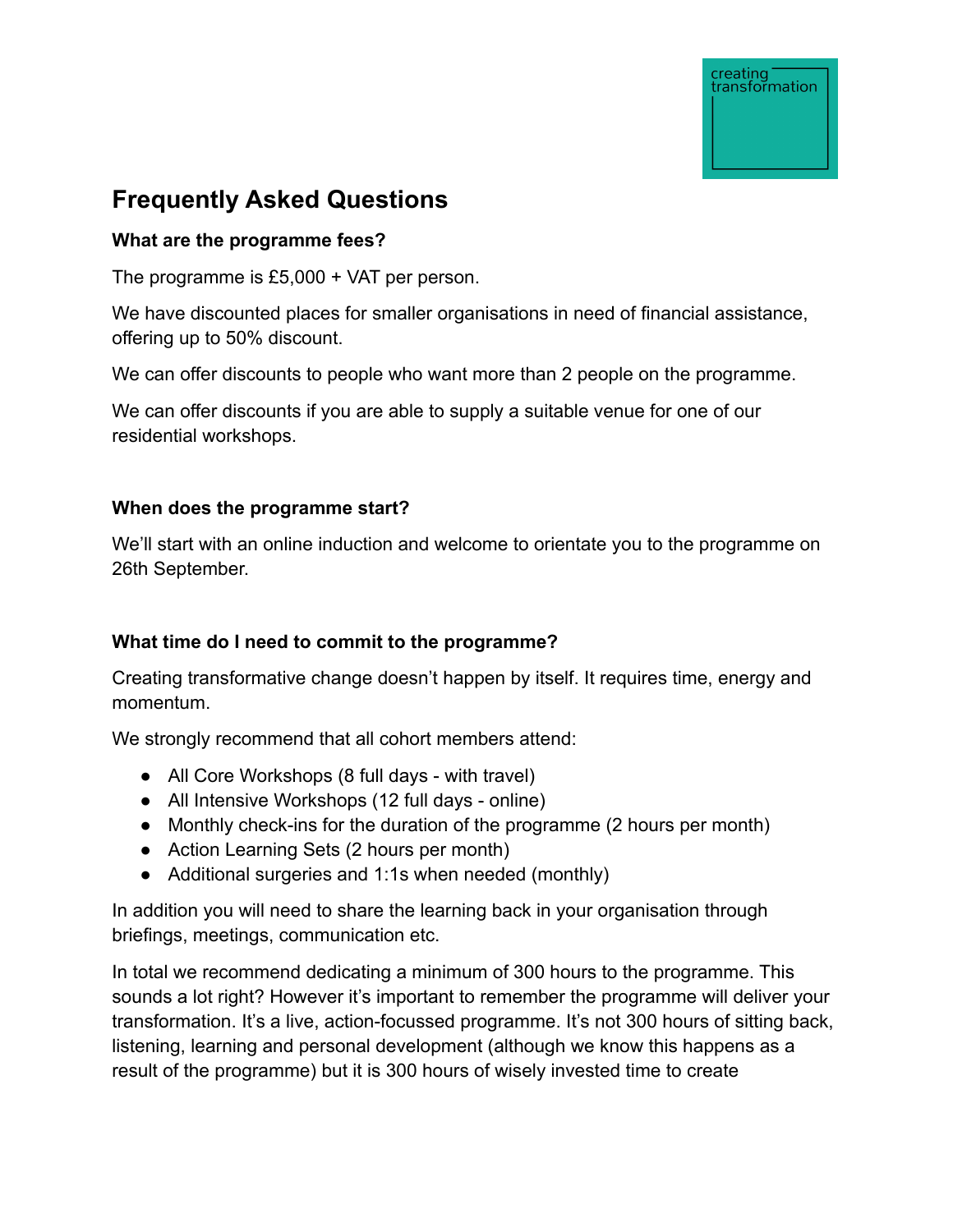

transformative change in a supportive environment. You'll be working alongside peers to create the transformation your organisation needs. A wise investment.

## **We are a small organisation - should we apply?**

Yes! Our experience tells us that there is so much to learn from bringing together organisations of different art form / scale / geography. We also know that small organisations can have big ambitions and be more agile, innovative and dynamic … We have lots to learn from each other. You should obviously consider your capacity and the overall resilience within the organisation - but if you can make it work with a really small team, then we'd love you to apply.

#### **What is the selection criteria?**

We welcome applications from all arts and cultural organisations in the UK. That is the only criteria. Beyond that all we are interested in is whether or not we feel the programme will deliver against your ambitions and intentions. We have a range of programmes and support, and so if we feel Creating Transformation is the perfect fit, we will support and signpost you to alternative options.

#### **I have access needs - can you provide access support?**

Yes. We are committed to providing support to enable everyone to be able to access the programme in ways that suit their needs. We have allocated a budget to provide access support.

#### **How can my whole organisation engage in this programme?**

All of the digital workshops (12 in total) are open to any member of your organisation who is actively engaged in creating transformation.

All the tools, resources, case studies and insights will be made available to the cohort to share with their wider organisation.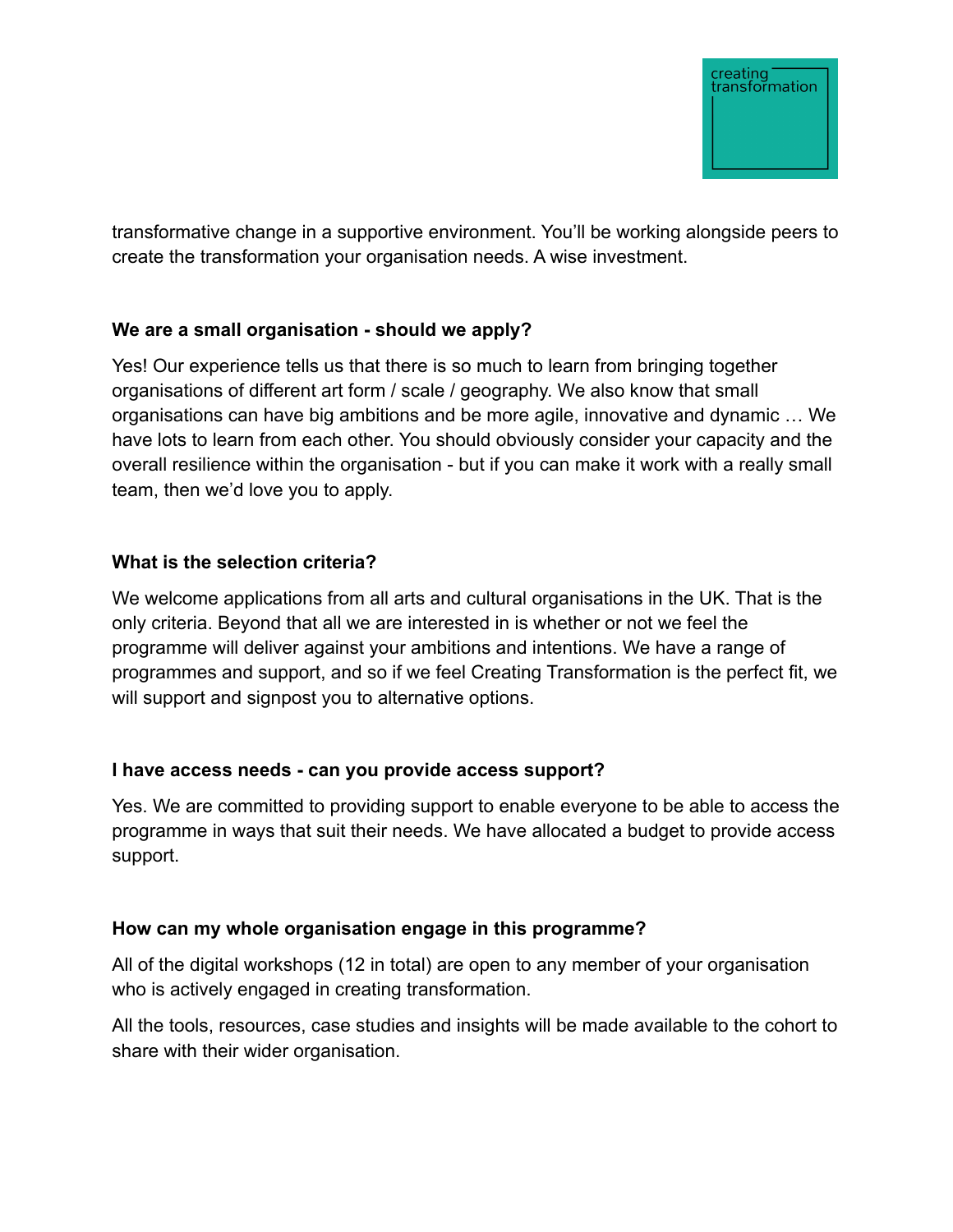

We will support the cohort members to ensure that the learning is shared and embedded in the organisation. It isn't a personal development programme for individuals - it is a programme for the whole organisation to benefit from.

## **What is the curriculum?**

We have experience of leading and designing programmes so we have lots of ideas however it's essential that the curriculum meets the needs of the organisations on the programme. We will therefore co-design the curriculum with all the organisations. We anticipate this might include:

- Change Management
- Leadership
- Equality, Diversity and Inclusion
- Place making
- Business and Financial Modelling
- Governance
- Communication, advocacy and fundraising
- Social and climate justice
- Programming
- Audiences
- Partnerships

## **What are the sub-cohorts?**

When we have a full cohort we will assess the range of transformations that people are seeking to make. We will then arrange people into sub-cohorts so you will be working closely with people who are facing similar challenges to you and your organisation. The sub-cohorts are designed to provide focussed support and an immediate peer group to build a community that benefits from exchanging ideas and learning.

Beyond the sub-cohorts, everyone will come together for the workshops, surgeries, and action learning sets. So in essence you will have the benefit of an immediate peer group, and a larger cohort to share and connect with, expanding your networks and increasing your learning.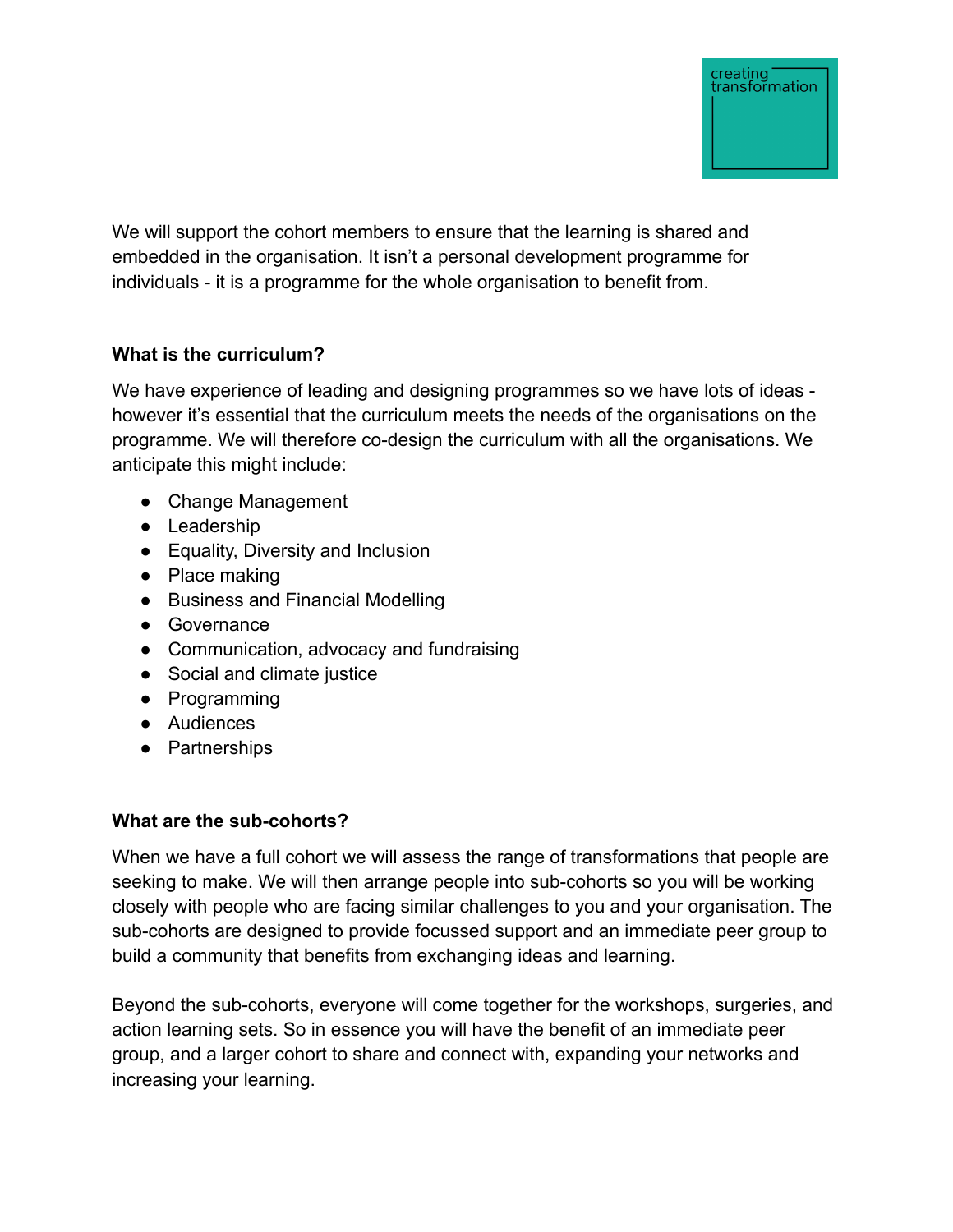

## **What happens if I move jobs during the programme's lifetime?**

Places on the programme are for the benefit of the whole organisation. If people move jobs during the lifetime of the programme we will welcome and induct newly identified cohort members from the organisation. We cannot refund places on the programme as we rely on a full complement of 60 people to make it financially viable.

## **What happens if I can't make a workshop?**

All our workshops will be recorded and made accessible for people to watch after the event and your sub-cohort facilitator will be able to bring you up to speed.

## **What are the surgeries?**

We know that people think and work at different speeds. Some people do their thinking on the day, other people take time to reflect and develop their thinking. The surgeries are therefore designed to offer follow up support after the workshops so you can test out your ideas or share your challenges.

## **What support is available outside the workshops?**

The workshops are just one element of the programme. Outside of the workshops you will be working with your sub-cohort and dedicated facilitator to work on your transformation, using the resources, tools, 1:1s, action learning sets and surgeries for support.

## **What is the online hub?**

We will create an online hub that will be the 'go-to' place for the cohort - accessing presentations, tools, resources, videos and case studies. Everything you need will be in one place and available during the lifetime of the programme and beyond.

## **How do I apply to the programme?**

We're committed to making this programme and the application process accessible to everyone. You can submit a written application or a voice / video recording. You can download the application form [here](https://www.peoplemakeitwork.com/wp-content/uploads/2022/06/Creating-Transformation-Written-Application-Form.docx) and the recorded application guidelines [here](https://www.peoplemakeitwork.com/wp-content/uploads/2022/06/Creating-Transformation-Video-_-Voice-Application-Details.docx).